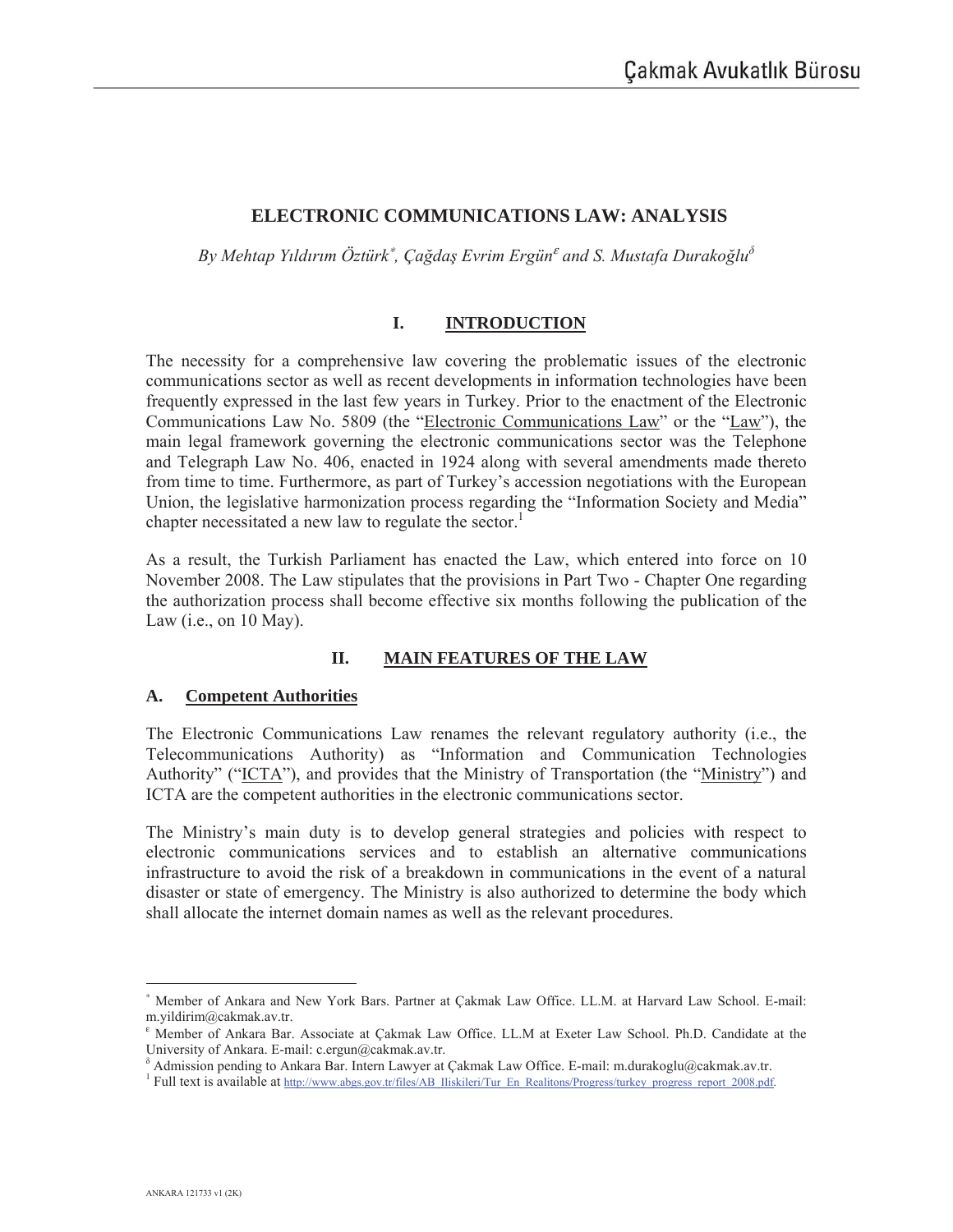ICTA, on the other hand, is mainly responsible for (i) establishing and maintaining competition in the sector, (ii) granting necessary permissions and authorizations, (iii) supervising and monitoring the sector, (iv) approving the reference access proposals of the enterprises; and (v) planning and allocation of the frequencies, satellite positions and numbering for the establishment and operation of the communications network and infrastructure. The Law also grants ICTA the right to prepare the national numbering plan and allocate the numbers accordingly.

Furthermore, ICTA can, *ex officio* or upon complaint, supervise the individuals or legal entities in the electronic communications sector. This authority includes reviewing all documents, data, hardware, software and systems and requesting copies and samples. The enterprises subject to such supervision process are required to cooperate with ICTA and provide them with the necessary information and documents.

As will be further discussed below, ICTA also has a wide range of authorities including protection of competition and consumers in the sector. In addition, ICTA is authorized to decide on the procedures and principles for the use of personal data and the protection of privacy by the electronic communications enterprises.

#### **B. Authorization to Perform Electronic Communications Services**

The Electronic Communications Law provides that the enterprises willing to provide electronic communications services and to establish/operate an electronic communications network or infrastructure are required to obtain authorization from ICTA unless such activities are carried out either (i) exclusively for internal individual/institutional needs without any commercial purposes, or (ii) by public bodies and institutions in relation to the services exclusively provided by them pursuant to the applicable legislation.

Pursuant to the Law, authorization can be given either by way of notification or granting a usage right, depending on the necessity to use infrastructural sources. If an enterprise does not need an allocation of sources (e.g., number, frequency or satellite position for its service/operation), it will be deemed authorized upon notification to ICTA. On the other hand, in case that the allocation of sources is required for the prospective activities of the enterprise, it will be authorized by way of obtaining a usage right from ICTA. ICTA can decide to limit the number of usage rights only if the sources are required to be operated by a limited number of users due to efficiency grounds.

If the number of usage rights is not limited, such rights will be granted within 30 days following an application to ICTA in due form and content. The term of a usage right cannot exceed 25 years.

The authorization fee for grant of a usage right is composed of the administrative fee and the usage fee. The Law envisages that the annual administrative fee cannot exceed 0,5 % of the net sales of the enterprise for the previous year. The minimum limits of usage fees are to be set by the Council of Ministers upon proposals of ICTA and the Ministry.

### **C. Tariffs**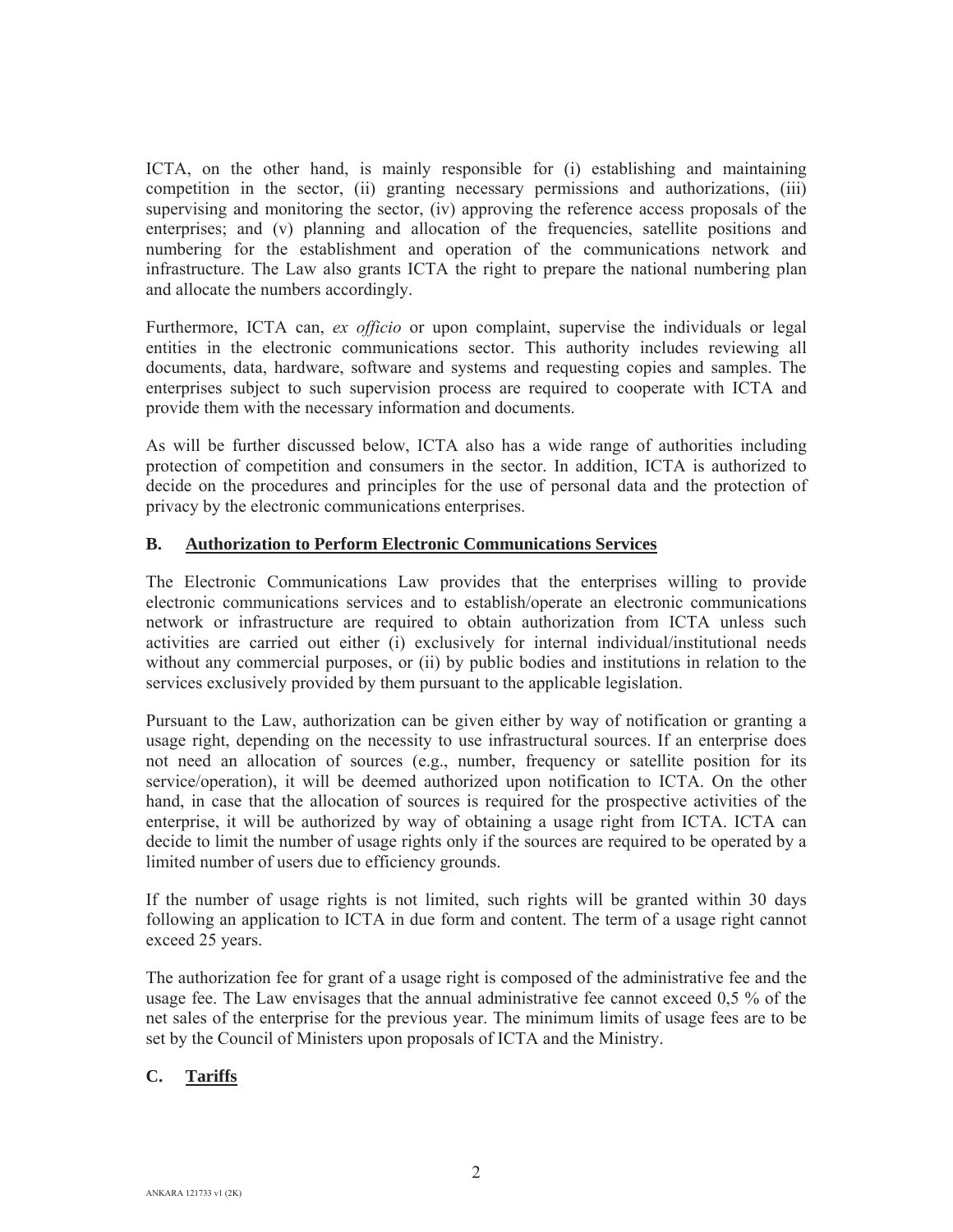The tariffs to be applied to the electronic communications services can be freely determined by the enterprises provided that such tariffs comply with the relevant legislation and regulations of ICTA; i.e, without being subject to any minimum or maximum monetary limits to be set by ICTA. Such tariffs may comprise of one or more fees such as subscription fee, fixed fee, call fee, line lease amount, etc. If it is determined that an enterprise has significant power in the relevant market, ICTA may determine the limits of the tariffs and also take measures for prevention of non-competitive tariffs that may lead to price squeezing or predatory pricing.

### **D. Consumer Protection**

The Law provides several provisions aiming at protection of consumers. Article 50 of the Law describes the minimum contents of the subscription agreements and states that provisions which cause imbalance between the rights and obligations of the parties to the detriment of the consumer contrary to the principle of good faith are invalid. The Law also sets forth provisions regarding equal access of the consumers to the services, the quality and transparency of the services, and rights of the consumers under the subscription agreements.

## **E. Cross Authority Issue**

Following lengthy discussions on the limits of the powers of ICTA and the Competition Authority - and the relevant decisions of the Competition Board - the Law intends to establish a cooperative relationship between these authorities. Article 7 of the Law provides that ICTA is, *ex officio* or upon complaint, authorized to investigate non-competitive practices and behaviors in the electronic communications sector and to take necessary measures to establish competition in the sector, provided that the provisions of the Competition Law No. 4054 are reserved. On the other hand, the Competition Board, while conducting all investigations and rendering decisions in relation to the electronic communications sector, shall primarily ask for the opinion of ICTA and take into account the regulatory acts of ICTA. Nevertheless, we believe that cross authority issue may still arise in practice.

ICTA may obligate an enterprise to accept the accession and interconnection requests of other enterprises in order to establish a competitive environment. Similarly, ICTA may impose obligations to share its facilities with other enterprises for a reasonable price if the facilities of the enterprise are located on/under the property of the State or a third party; or to provide accommodation for other enterprises for a cost-based price if the facilities are located on its own property. The procedures and principles regarding such obligations shall be determined later by ICTA.

### **F. Administrative Sanctions and Penalties**

Article 61 grants ICTA the right to impose monetary fines on the enterprises as a result of its supervision duty on the sector. If an enterprise is in breach of the legislation and/or the term of its authorization or usage right; ICTA may impose monetary fines in an amount of up to 3% of the net sales of the enterprise for the previous year, take the necessary actions, acquire the facilities in return for a compensation, or cancel the enterprise's authorization depending on the gravity of the breach.